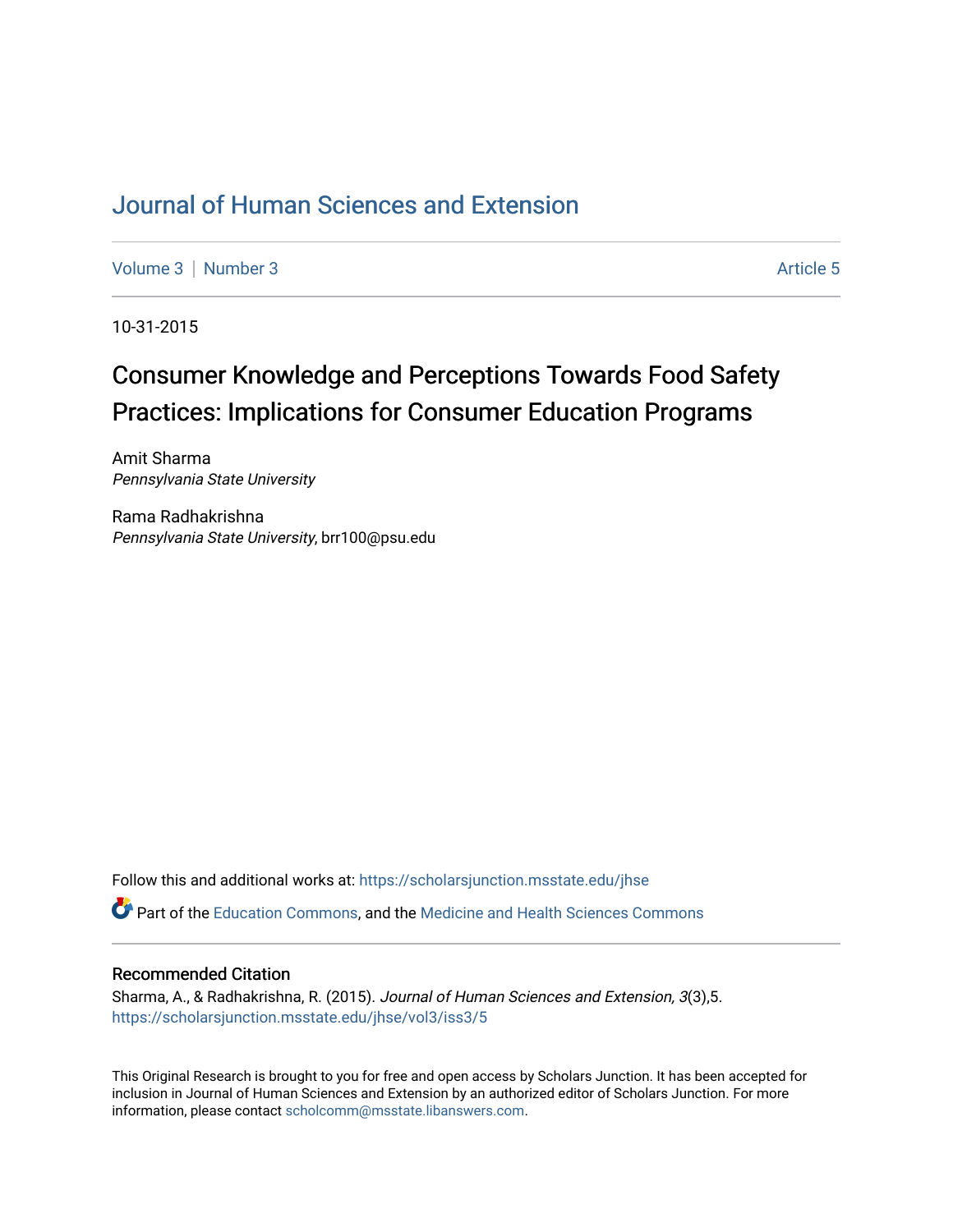## **Consumer Knowledge and Perceptions Towards Food Safety Practices: Implications for Consumer Education Programs**

**Amit Sharma Rama Radhakrishna**  *The Pennsylvania State University* 

*Food safety knowledge and perceptions of consumers are important factors in preventing incidence of foodborne illnesses. The purpose of this study was to determine consumers' knowledge and perceptions towards food safety and practices. In particular, this study assessed knowledge level of consumers related to key food safety practices and determined the perceptions of consumers regarding food safety practices in foodservice operations. Additionally, it determined consumers' ability to observe food safety practices in foodservice operations. Results revealed that, in general, consumers were knowledgeable about food safety but did not understand certain basic processes of food safety, such as handwashing and preventing food safety hazards. This study also found that respondents were concerned about food safety and adhered to foodservice operations' food safety practices. Implications and recommendations for Extension programming were drawn from study results.* 

*Keywords:* food safety, foodservice, consumer education, knowledge, perceptions, practices

### **Introduction**

Food safety is an important topic of concern for consumers. A number of food scares, such as the recent *E. coli* outbreak, have heightened consumers' awareness of food safety issues (Andrews, 2013). Despite this growing concern, consumers often lack sufficient knowledge to assess relevant food safety risks which differ depending on whether the food was purchased in a grocery store or in a restaurant.

Perceptions towards an issue are an important psychological construct found to influence and predict many behaviors (Kraus, 1995). According to Brewer, Sprouls, and Russon (1994), consumer perceptions towards food safety can be categorized into six factors based on the food safety issues of concern: 1) chemical issues (hormones in milk, food additives), 2) health issues (cholesterol contents, nutritional imbalances), 3) spoilage issues (microbial contamination), 4) regulatory issues (food inspection, labeling), 5) deceptive practices (weight reduction diets), and 6) ideal situations (length of time for pesticide safety assessment) (Brewer et al., 1994).

Direct correspondence to Rama Radhakrishna at brr100@psu.edu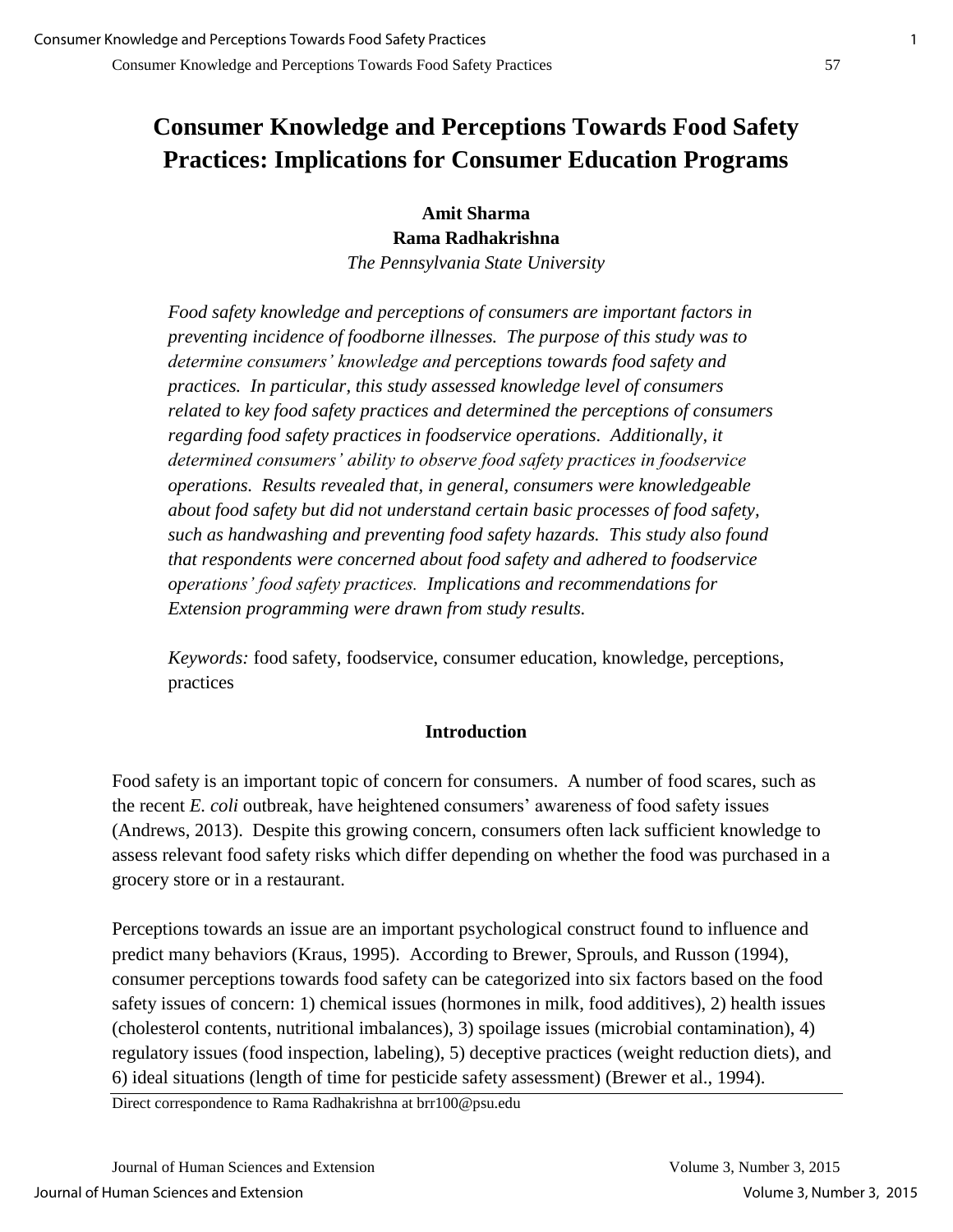A host of researchers have conducted studies relative to food safety knowledge, attitudes, and behaviors of consumers (Albrecht, 1995; Brewer et al., 1994; Bruhn & Schutz, 1999; Ergönül, 2013; Tobin, Thomson, & LaBorde, 2012). Other researchers have examined food safety knowledge of consumers, employees, food handlers, college students, and Spanish-speaking workers in foodservice establishments (Gurudasani & Sheth, 2009; McArthur, Holbert, & Forsythe, 2007; Sneed & Strohbehn, 2008). Consensus from these studies suggests that consumers, students, and employees lack sufficient food safety knowledge. These authors consistently recognize that food safety knowledge and food handling practices must be improved among these audiences and recommend the development and delivery of educational programs that would help translate knowledge to behavior.

Albrecht (1995) found that consumers had adequate knowledge regarding safe food handling practices, but they did not implement those practices. Bruhn and Schutz (1998) found that consumers conflated nutritional changes that occur within food with food safety. In the same study, nearly 20% of the respondents did not know how to reduce the microbiological risks of food contamination. The authors recommended enhancing consumer knowledge of temperature control and sanitation and more appropriate methods to ensure food safety rather than tasting food for nutritional appropriateness. In another study, Gurudasani and Sheth (2009) found that most consumers in foodservice establishments, such as restaurants and grocery markets, had positive perceptions towards food safety. They also found a positive association between the education level of consumers and the frequency with which they received food safety education information.

Another study observed 108 consumers during all stages of the purchase, preparation, and cooking and storage process and documented multiple examples of poor food handling practices (Worsfold & Griffith, 1997). For example, 58% of the consumers stored chilled ingredients above 5°C, 66% did not wash hands before preparation, 41% did not wash vegetables, and 60% used a single board for all cutting tasks.

McArthur et al. (2007) investigated compliance and the awareness of food safety knowledge among college students employed in foodservice establishments. The study found that the mean score in a food safety knowledge test was 39%. Students were least aware of microbial aspects of food safety. Still, students were interested to know more about food safety practices.

Collectively, these studies indicate that the food safety practices of consumers are based on faulty assumptions and misperceptions, yet consumers' desire to improve their food safety knowledge and behaviors. Given that knowledge, perceptions, and behaviors are essential to consider in designing and implementing educational programs that enhance food safety behavior, a need exists to identify the specific aspects of food safety handling and preparation practices among consumers that must be emphasized in programming.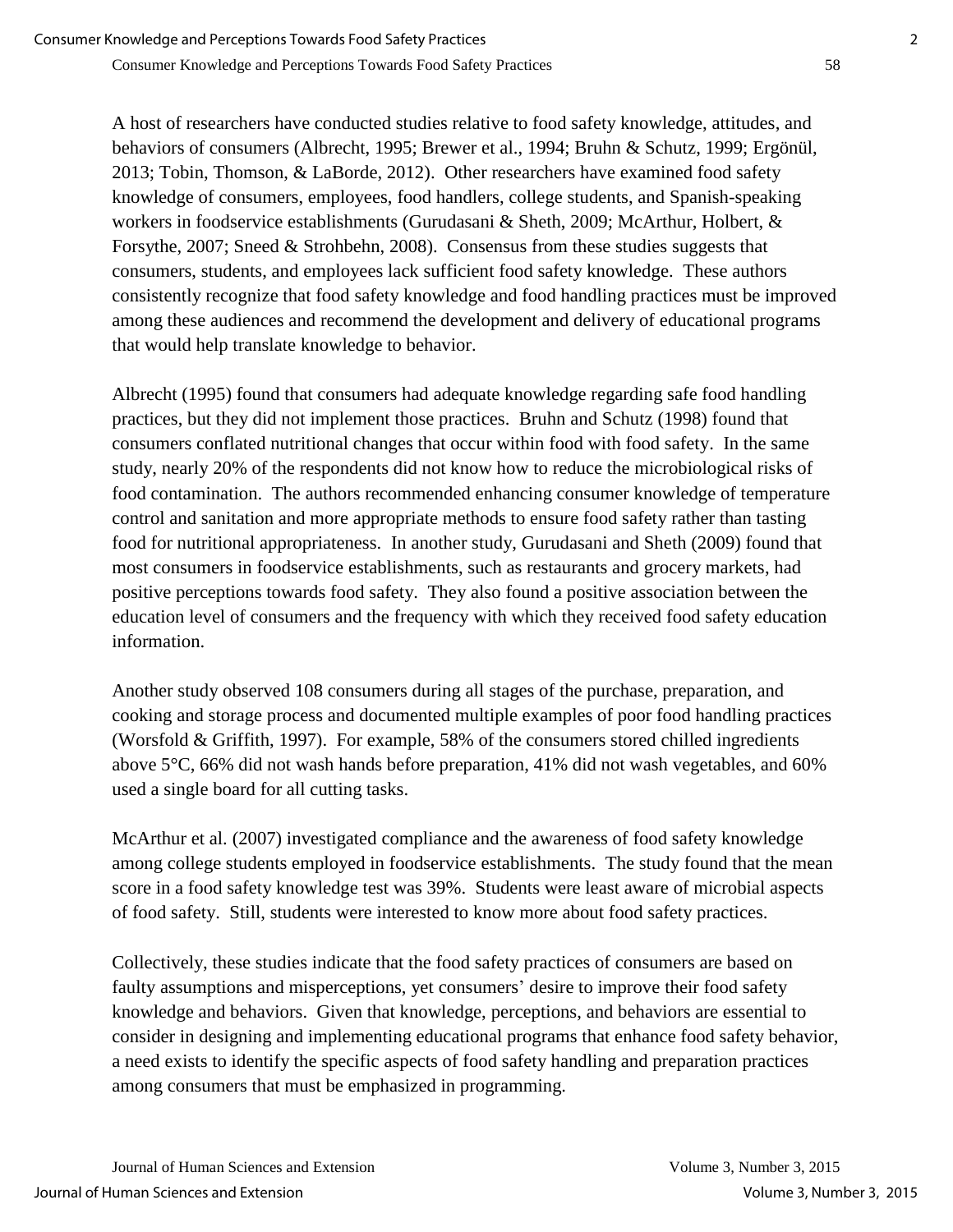### **Purpose and Objectives**

The overall purpose of the present study was to determine consumers' knowledge and perceptions towards food safety and practices. The following objectives guided the study:

- 1. Describe the demographic profile of study participants;
- 2. Assess the knowledge level of consumers relative to key food safety practices;
- 3. Determine perceptions of consumers relative to food safety practices in foodservice establishments; and
- 4. Determine consumers' observation of food safety practices by employees in foodservice establishments.

## **Methods and Procedures**

Data for this study came from a larger study intending to enhance the consumer orientation of Farm to School programs funded through the Agriculture and Food Research Initiative (AFRI) program of the United States Department of Agriculture (USDA). The population for the study consisted of all consumers participating in a study that examined consumer perceptions of food safety and practices and consumers' willingness to pay for food safety. The survey was conducted in person, and respondents were offered a financial incentive to participate. Participants were treated as a purposive sample. A total of 880 consumers agreed to participate.

The design used for the study was descriptive-correlational. In order to investigate food safety knowledge among consumers, a three-section survey instrument was developed to collect data. The first section contained questions relative to perceptions of consumers on food safety practices in foodservice establishments, measured on a four-point Likert scale (1 = *strongly disagree* to 4 = *strongly agree*). The second set of questions in the first section also used a fourpoint Likert Scale (1 = *never* to 4 = *always*) to measure consumers' observations of food safety practices in foodservice establishments. The second section contained eight multiple choice knowledge questions relative to food safety, while the third section elicited information on demographic characteristics (i.e., gender, ethnicity, age, marital status, number of people in the household, income, and education level).

Content and face validity of the instrument were established using a panel of experts drawn from Food Science, School of Hospitality Management, Agricultural and Extension Education, and Cooperative Extension. The instrument was pilot tested using staff and undergraduate students in a large northeastern public university. The pilot test results were used to improve the survey instrument for clarity of questions (Dillman, Smyth, & Christian, 2009). The instrument was found to have acceptable reliability ranging from a low of .81 (section one) to a high of .83 (section two). Data were analyzed using descriptive statistics.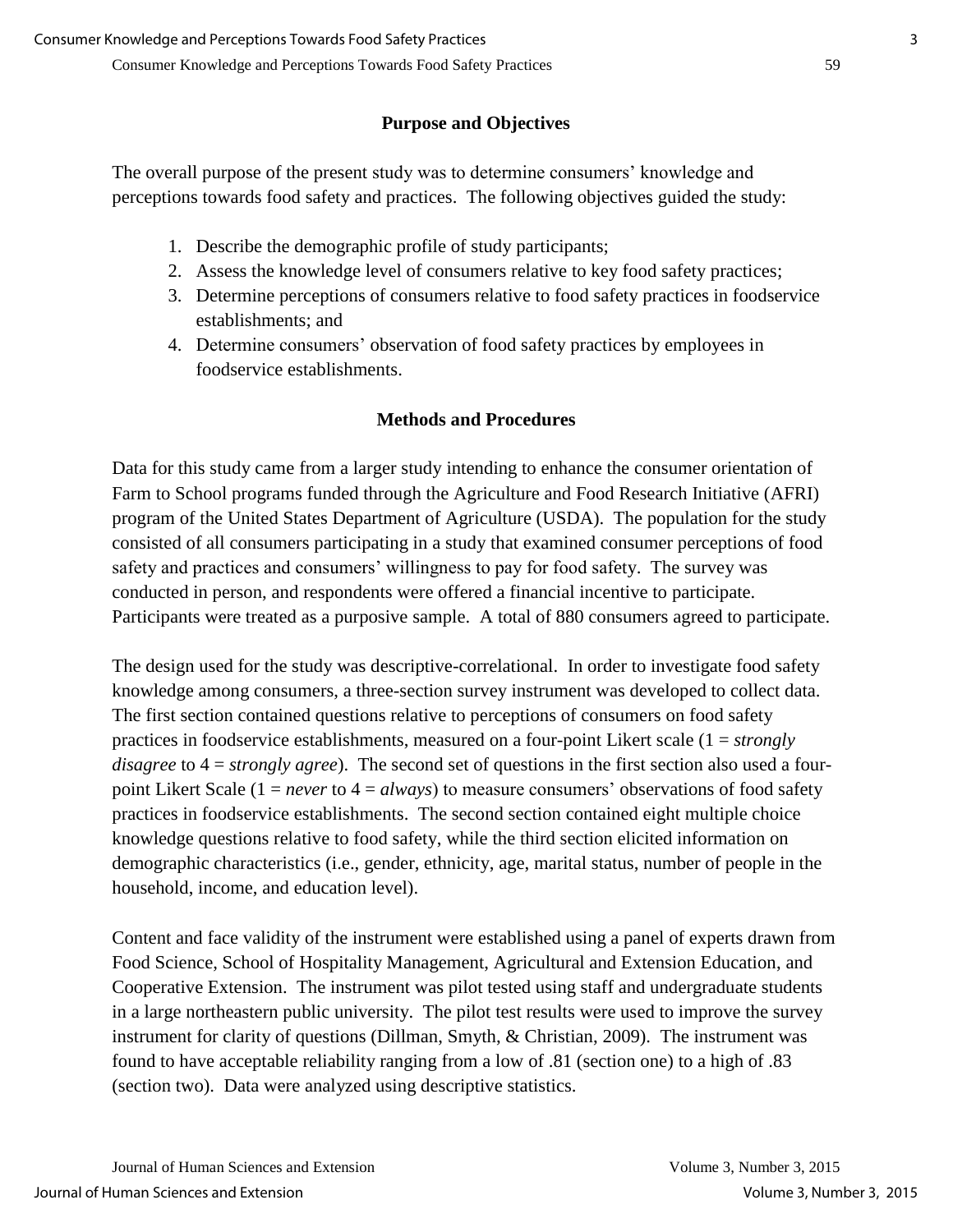#### **Findings**

#### **Objective 1: Demographic Profile**

Most respondents were of White ethnicity (86.9%), followed by Asian or Pacific Islander (6.3%), African American (3.1%), Hispanic (2.2%), and others (1.5%). Descriptive analysis indicated that 58% were married, 33% were single, 6% were divorced, and 3% were widowed. Working respondents accounted for 58% of the consumers, 23% were students, 4% were not working, and 7% were retired. In addition, 62% reported that there were no children living in the home, while the remaining 38% had children ranging from 5 to 18 years of age living in the home.

#### **Objective 2: Knowledge Level**

Consumers were asked to complete eight multiple choice questions designed to assess food safety knowledge. The questions, the number and percent of correct answers, and the answer key to food safety questions are shown in Table 1. Three of the eight questions were answered correctly by more than 80% of the consumers: *Cutting board and knife should be washed with* (92.4%), *Example of cross contamination* (86%), and *Best ways to assure foods are cooked sufficiently* (81.7%). Two of the questions were answered incorrectly by over 75% of the consumers: *Most foods should not be left out at room temperature for more than* (15.4%), and *How long you wash your hands with hot water and soap* (22.1%). Overall, 57% of the consumers answered questions correctly (See Table 1).

|                                                                                                                                                                                          |                  | <b>Percent</b> |
|------------------------------------------------------------------------------------------------------------------------------------------------------------------------------------------|------------------|----------------|
| <b>Statement</b> [Answers]                                                                                                                                                               | $\boldsymbol{n}$ | <b>Correct</b> |
| 1. Best way to cool a large pot of hot soup [Divide the soup into smaller                                                                                                                | 407              | 46.1           |
| containers, and place it in the refrigerator.]                                                                                                                                           |                  |                |
| 2. Best way to assure foods are cooked sufficiently [ <i>Use a thermometer</i> .]                                                                                                        | 721              | 81.7           |
| 3. Most foods should not be left out at room temperature for more than [2 hours]                                                                                                         | 136              | 15.4           |
| 4. What is the "temperature danger zone" of food? [40 to 140 degrees Fahrenheit]                                                                                                         | 441              | 49.9           |
| 5. Cutting board and knife should be washed with [ <i>Hot water and soap</i> ]                                                                                                           | 816              | 92.4           |
| 6. Example of cross contamination [An outdoor cook uses a plate to carry raw<br>meat to a barbecue grill. He/she then places the cooked meat on the sample plate<br>without washing it.] | 756              | 86.0           |
| 7. How long you wash your hands with hot water and soap [20 seconds]                                                                                                                     | 195              | 22.1           |
| 8. Which situation is the best for allowing bacteria to grow [Beef stew left to cool<br>on counter top for 5 hours]                                                                      | 529              | 59.9           |
| <b>Overall Average</b>                                                                                                                                                                   |                  | 56.69          |

#### *Table 1. Knowledge and Understanding of Food Safety (n = 883)*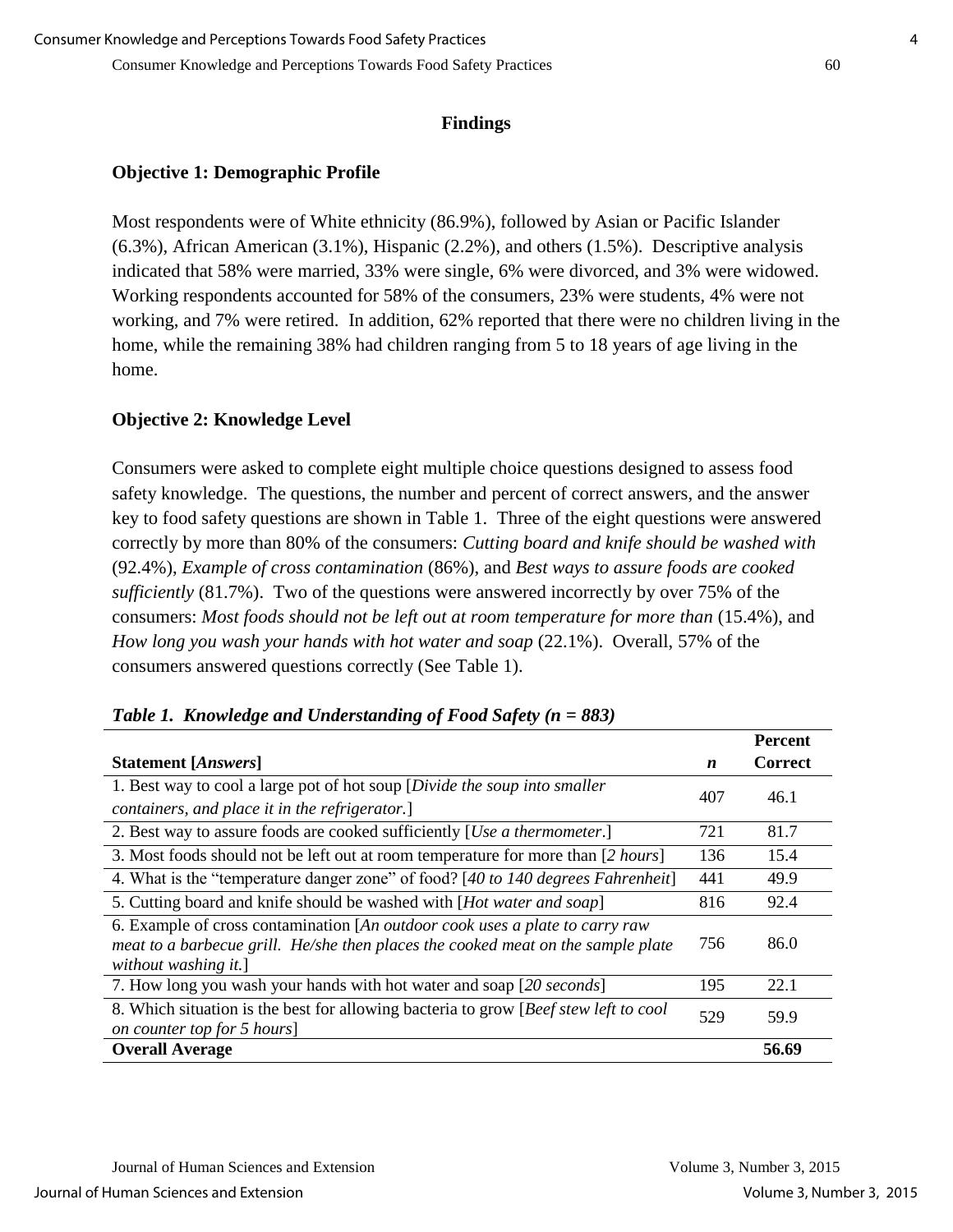Consumer Knowledge and Perceptions Towards Food Safety Practices 61

#### **Objective 3: Consumers' Perceptions**

Consumers' perceptions of food safety practices in restaurants were measured by a series of Likert items ranging from 1 (*strongly disagree*) to 4 (*strongly agree*). The three statements with the highest means were *I think the food products I buy are safe* (*M* = 3.23, *SD* = 0.57), *Overall, I am very concerned about food safety* (*M* = 3.18, *SD* = 0.81), and *I would like to see stronger food safety standards in the U.S.* ( $M = 3.15$ .  $SD = 0.75$ ). The statements with the lowest means were I *do not eat meat prepared by someone outside my household* (*M* = 1.33, *SD* = 0.65) and *If food safety were not a concern, I would eat out more often* (*M* = 1.72, *SD* = 0.82) (See Table 2).

**Statement** *n M\* SD* **Interpretation** I think the food products I buy are safe. 878 3.23 0.57 *somewhat agree* Overall, I am very concerned about food safety. 879 3.18 0.81 *somewhat agree* I would like to see stronger food safety standards in the U.S. 878 3.15 0.75 *somewhat agree* I think foodservice establishments need to inform consumers/customers that they are using safe food practices. 879 3.08 0.76 *somewhat agree* I prefer to eat in foodservice establishments where food safety assurance is clearly stated. <sup>878</sup> 2.97 0.81 *somewhat agree* I am confident that food in foodservice establishments is safe to eat. <sup>877</sup> 2.95 0.64 *somewhat agree* I feel more secure eating in foodservice establishments if I see food safety certificates for employees posted. <sup>876</sup> 2.91 0.82 *somewhat agree* I would be interested in knowing more about food safety issues while eating away from home.<br>issues while eating away from home. I would not pay more money to buy "certified safe food" in foodservice establishments. <sup>878</sup> 2.83 0.87 *somewhat agree* I would pay more for a product with a higher than average 877 2.64 0.87 *somewhat agree* level of food safety. I worry about the safety of food I buy. 876 2.56 0.93 *somewhat agree* Relative to others, I am a risk taker. 877 2.47 0.83 *somewhat disagree* I don't think foodservice establishments are doing enough to  $879$  2.41 0.74 *somewhat disagree* provide safe food. Recently, I decided not to eat out in foodservice establishments because of media coverage of food illness outbreaks. 877 2.01 1.04 *somewhat disagree* If food safety were not a concern, I would eat out more often. <sup>879</sup> 1.72 0.82 *somewhat disagree* I do not eat meat prepared by someone outside my household. <sup>877</sup> 1.33 0.65 *disagree*

*Table 2. Perceptions of Consumers on Food Safety Aspects of Food Served in Restaurants*

\*Mean computed on a scale 1 = *strongly disagree*, 2 = *somewhat disagree*, 3 = *somewhat agree*, 4 = strongly agree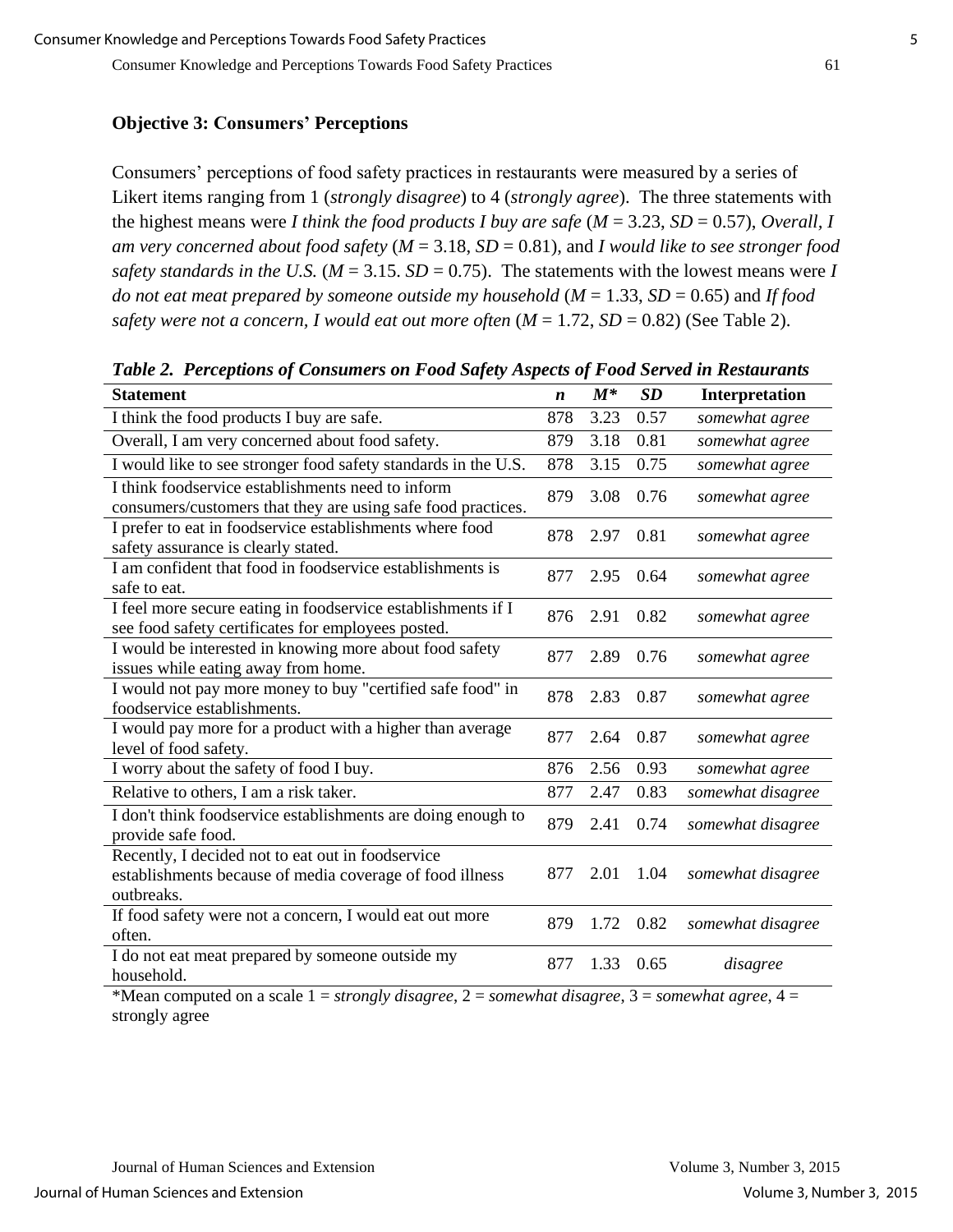#### **Objective 4: Observation of Food Safety Practices**

Consumers' observations of food safety practices by food sector employees were also measured using a four-point Likert scale  $(1 = never to 4 = always)$ . Responses with the highest means were *A kitchen employee does not have a hair restraint* (*M* = 2.36, *SD* = 0.65), *An employee does not wear gloves while preparing the food* (*M* = 2.32, *SD* = 0.72), and *An employee touches his/her face while preparing the food* ( $M = 2.08$ ,  $SD = 0.71$ ). The practices with the lowest means were *The food that is served to you is undercooked* and *A kitchen employee is visibly sick*  $(M = 1.54, SD = 0.63)$  (See Table 3).

| <b>Statement</b>                                                                                      | $\boldsymbol{n}$ | $M^*$     | <b>SD</b> | <b>Interpretation</b> |
|-------------------------------------------------------------------------------------------------------|------------------|-----------|-----------|-----------------------|
| A kitchen employee does not have a hair restraint (cap, hairnet)<br>while preparing food.             | 877              | 2.36 0.65 |           | rarely                |
| An employee does not wear gloves while preparing the food.                                            | 875              | 2.32      | 0.72      | rarely                |
| An employee touches his/her face while preparing the food.                                            | 879              | 2.09      | 0.71      | rarely                |
| An employee touches his/her hair while preparing the food.                                            | 879              | 2.01      | 0.66      | rarely                |
| The kitchen appears dirty (garbage overflowing, excessive debris<br>on food preparation areas, etc.). | 872              | 1.98      | 0.49      | rarely                |
| The food you ordered has pieces of other food on it.                                                  | 878              | 1.78      | 0.63      | rarely                |
| Ants or other insects are seen within the facility.                                                   | 878              | 1.69      | 0.64      | rarely                |
| The food that is served to you is undercooked.                                                        | 877              | 1.54      | 0.63      | rarely                |
| A kitchen employee is visibly sick.                                                                   | 876              | 1.54      | 0.63      | rarely                |

*Table 3. Observation of Food Safety Practices in Foodservice Establishments*

\*Mean computed on a scale  $1 = never$ ,  $2 = rarely$ ,  $3 = frequently$ ,  $4 = always$ 

#### **Discussion and Conclusion**

#### **Knowledge**

The low scores on questions related to food storage (question 3) and handwashing (question 7) showed that respondents follow poor handling practices, particularly those related to temperature control and sanitation.This means that participants' knowledge about sanitation and temperature control needs to be improved. Similar findings were reported in Albrecht's (1995) study.

#### **Perceptions**

Most respondents expressed a high concern about food safety and wanted to see stronger food safety standards in the United States. Yet, they perceive that the food products they purchase in restaurants are safe, reflected by the low scores of the last two statements in Table 2: *If food safety was not a concern, I would eat out more frequently* and *I do not eat meat prepared by someone outside my household*. However, the findings in this study also indicate gaps in knowledge related to proper preparation and handling of food. For example, the low percentage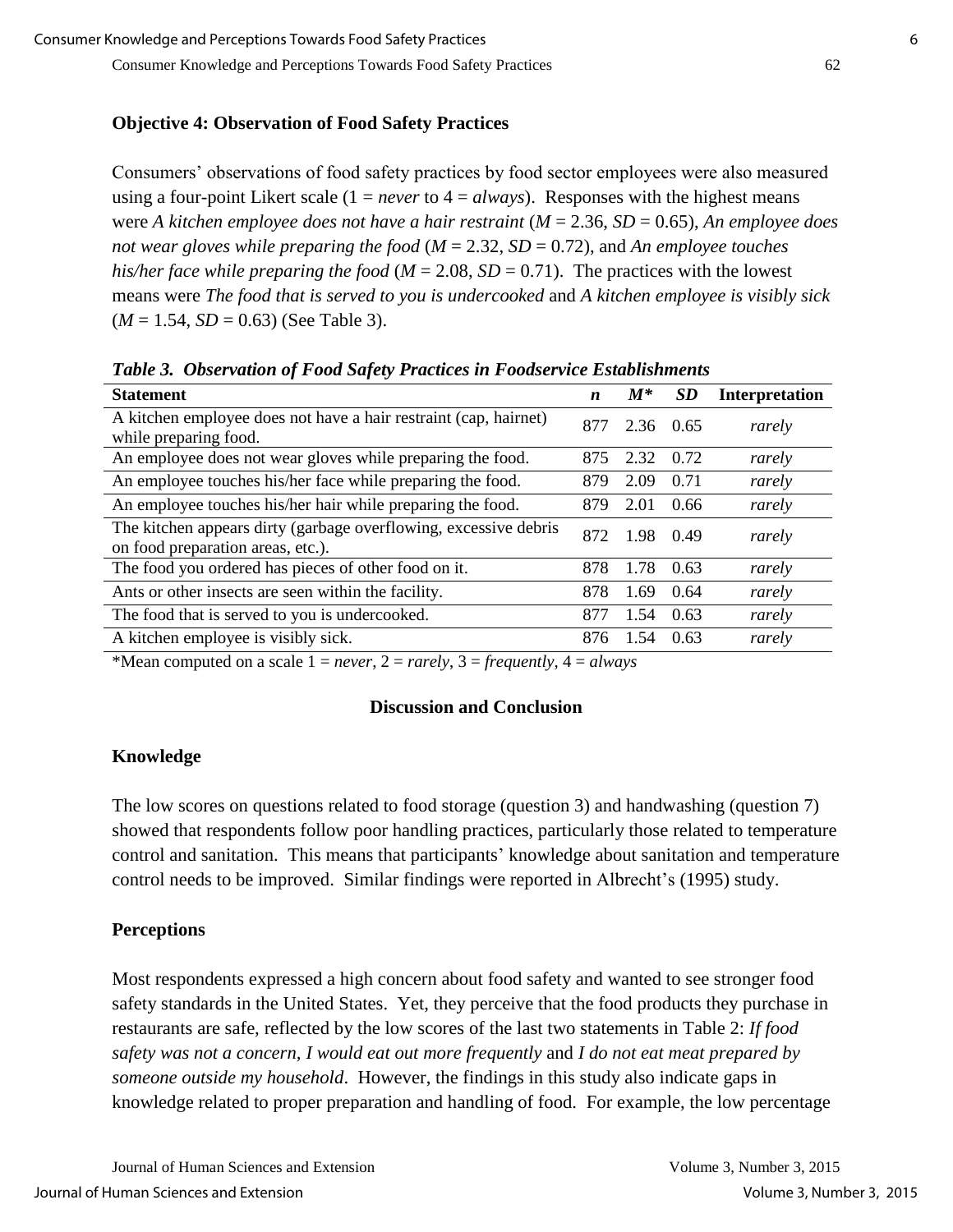of correct answers regarding the length of time that food can be stored at room temperature and the length of time that hands should be washed before handling food indicate inadequate knowledge related to food storage and sanitation practices. Therefore, a disconnect appears to exist between consumers' trust regarding whether the food they purchase is actually safe and the criteria they apply to assess whether food is safe. This reflects the lack of assessment studies of food safety mentioned previously in the literature.

## **Observation**

The most commonly observed risky behaviors by employees in the foodservice establishments were *not wearing hair restraints or gloves* and *touching their faces*. This means that the consumers have seen employees in foodservice establishments failing to adhere to best practices that decrease the risk of food contamination. These findings match those found by Brewer et al. (1994), who documented the various risk factors associated with food safety issues and concerns. Furthermore, these findings mirror results from previous studies regarding consumers' concerns in food safety. Thus, more food safety control measures should be undertaken to address the risk of contamination.

Overall, consumers in this study were fairly knowledgeable (57%) of food safety practices. However, their knowledge relative to foods kept at room temperature and handwashing was inadequate. Lack of knowledge regarding these specific aspects of food safety practices mirror earlier studies by Albrecht (1995) and Worsfold and Griffith (1997).

In addition, most respondents expressed their concerns about food safety and have observed food safety practices in the foodservice establishments. These observations were associated with correct answers to knowledge questions. Having more knowledge will allow consumers to better assess food safety.

## **Recommendations**

Based on the findings, this study recommends educational programs be developed that:

- Target the food safety practices of food sector employees with specific attention given to the importance of wearing hair nets and gloves, as well as not touching the face during preparation;
- Educate consumers about basic food safety knowledge, especially related to food storage and handling practices; and
- Provide consumers with criteria to assess risks of contamination during home preparation and eating out in foodservice establishments.